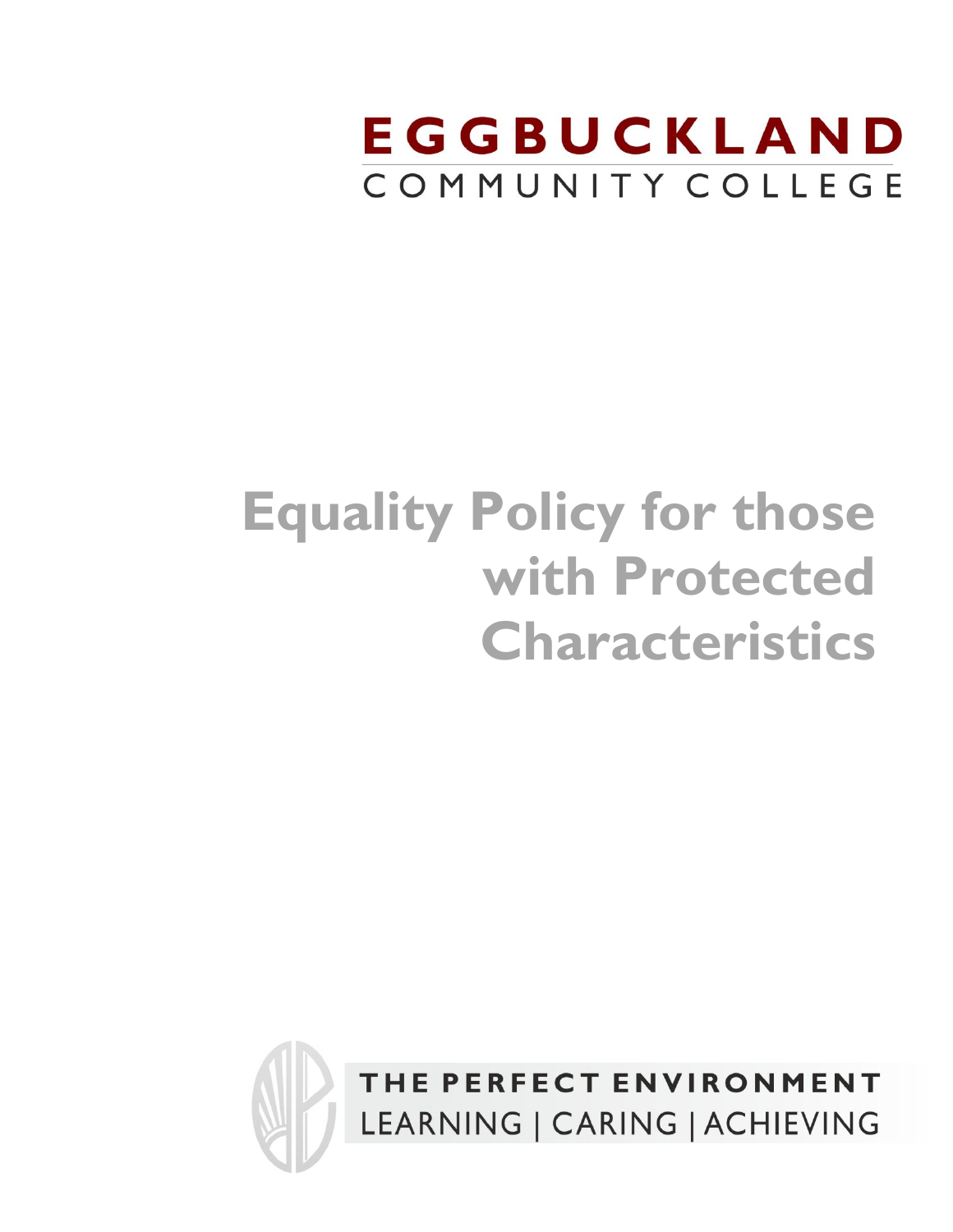| <b>Eggbuckland Community College Academy Trust</b> |                                                             |  |  |  |  |
|----------------------------------------------------|-------------------------------------------------------------|--|--|--|--|
| <b>Policy:</b>                                     | Equality Policy for those with Protected<br>Characteristics |  |  |  |  |
| <b>Author:</b>                                     | Matthew Corrigan                                            |  |  |  |  |
| <b>Date Adopted:</b>                               | January 2020                                                |  |  |  |  |
| <b>Next Review:</b>                                | January 2024                                                |  |  |  |  |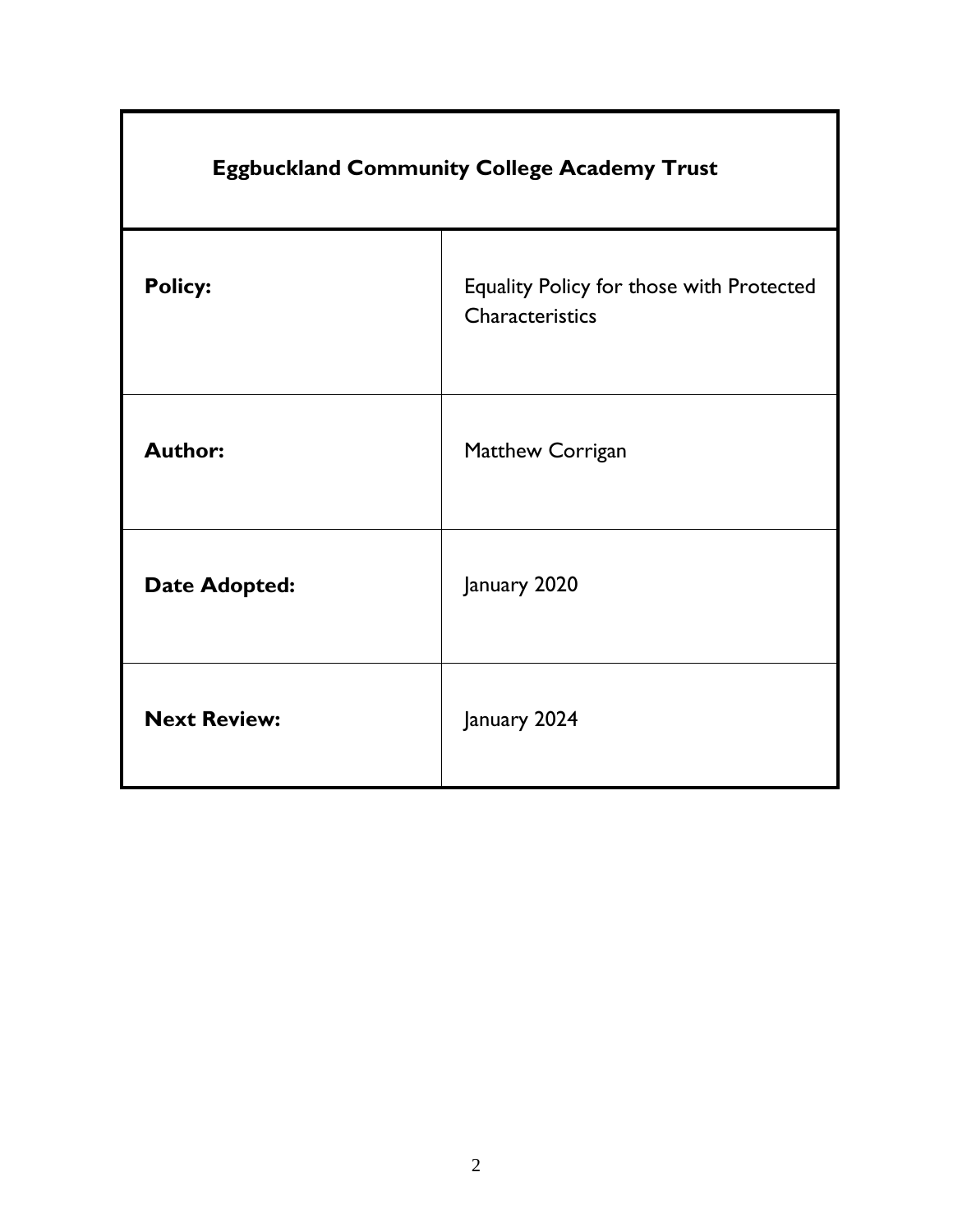# **Equality Policy for those with Protected Characteristics**

## **Legislative Context**

The Equality Act (2010) amended the requirements of the Equal Pay Act (1970) and the Sex Discrimination Act (1975). It added to the duty to eliminate discrimination with specific reference to those with 'protected characteristics' as defined in the Equality Act, October 2010, (part one chapter 4). This policy is applicable to all staff, students, temporary workers. trustees and volunteers.

# **Social Context**

We recognise that despite about forty years of individual legal rights to sex equality there is still widespread discrimination and persistent gender inequality. Both sexes suffer from the stereotyping of their roles and needs and such stereotyping has to be understood, challenged and overcome. For example, it is widely known that boys are more likely than girls to be excluded from school and, in addition, there is a trend of underachievement for boys and girls in some subjects and it is our commitment to narrow the gap that exists.

# **College Key Values**

As a Learning Caring Achieving community, we are committed to ensuring that all students do as well as they possibly can, regardless of their ability and leave us with all the skills necessary for life and work. This also applies to the opportunities and career progression offered to our staff.

# **The General Duty**

In accordance with our College's values, we welcome the statutory Gender Equality Duty. In compliance with the General Duty, Eggbuckland Community College has due regard for the need to, and works to eliminate discrimination as defined in the Equality Act 2010 and seven different 'types'':

- 1) Direct discrimination: discrimination because of a protected characteristic by treating that person less favorably than the College treats, or would treat, others.
- 2) Associative discrimination: direct discrimination against someone because they are associated with another person with a protected characteristic. (This includes carers of disabled people and elderly relatives, who can claim they were treated unfairly because of duties that had to carry out at home relating to their care work. It also covers discrimination against someone because, for example, their partner is from another country).
- 3) Indirect discrimination: when you have a rule or policy that applies to everyone but disadvantages a person with a protected characteristic.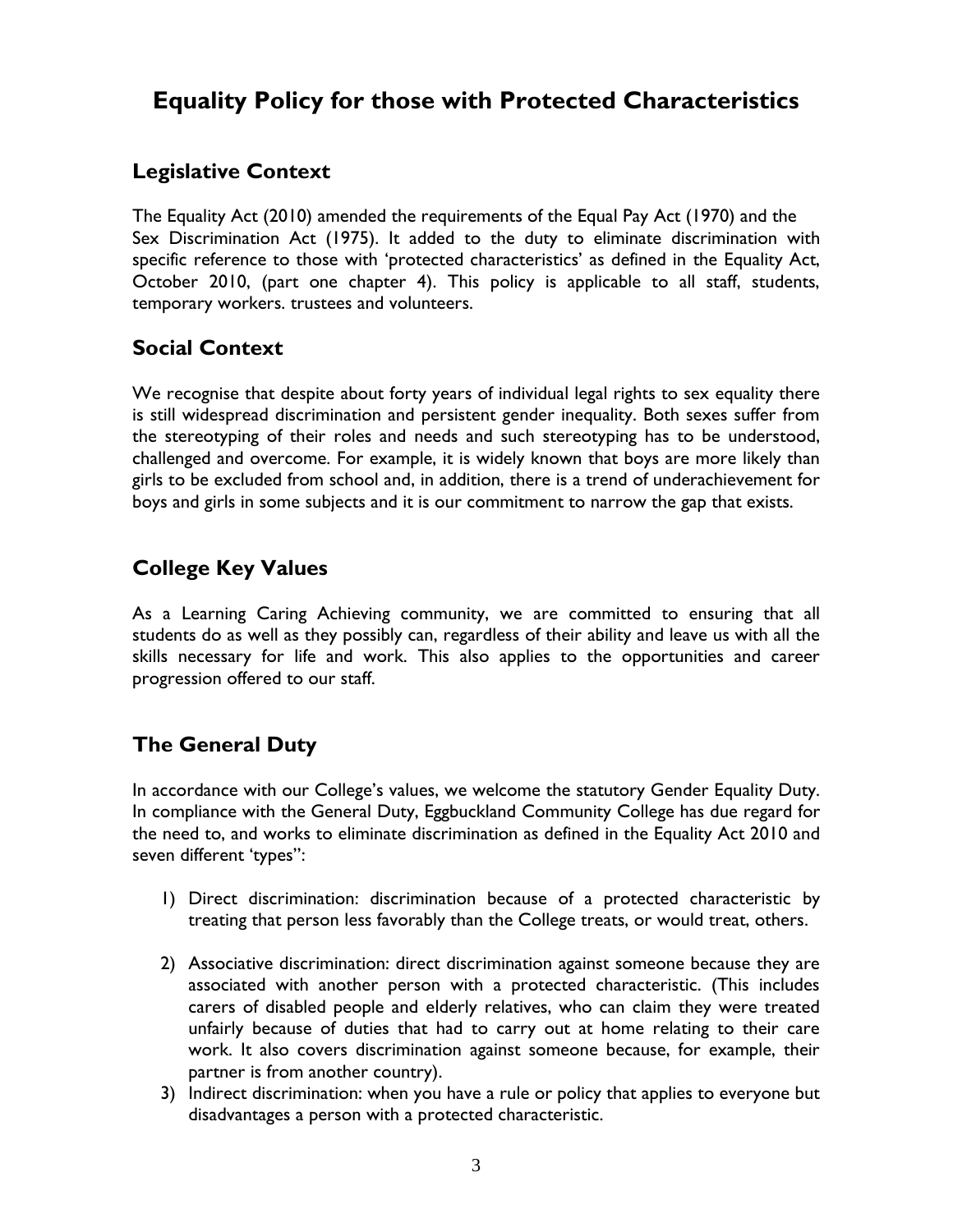- 4) Harassment: behaviour deemed offensive by the recipient. Unwanted conduct related to a relevant protected characteristic which has the effect or purpose of violating a person's dignity or creating an intimidating, hostile, degrading, humiliating or offensive environment. Staff or students can claim they find something offensive even when it's not directed at them. Furthermore the claimant need not have the protected characteristic (can be perceived to have it or associated with the person who does have it).
- 5) Harassment by a third party: the College is potentially liable for the harassment of staff or students by people it does notit does not directly employ, such as a contractor, parent or visitor.
- 6) Victimisation: discrimination or unfavourable treatment against someone because they made or supported a complaint under Equality Act legislation.
- 7) Discrimination by perception: direct discrimination against someone because others think they have a protected characteristic, ( even if they do not).

By unlawful sexual discrimination we mean treating one person less favourably than another on grounds of sex or gender. We understand that this could be done directly but that it could also occur indirectly. Indirect discrimination means that a particular policy or practice may impact more negatively on one gender than on the other, or may favour one gender to the disadvantage of the other.

By sexual harassment we refer to behaviour or remarks based on a person's sex or gender, perceived to be unpleasant, threatening, offensive or demeaning to the dignity and self-esteem of the recipient or subject. We see such behaviour as also damaging to the perpetrator (*refer to our College's Behaviour for Learning and Anti-Bullying policies).*

We understand 'sex' to refer to the **biological** differences between males and females and 'gender' to refer to the wider **social** roles and responsibilities which structure our lives. By promoting gender equality our intention is to recognize and help overcome those lasting and embedded patterns of advantage and disadvantage which are based on socially ascribed gender stereotypes and assumptions.

We understand that in some circumstances it may be appropriate to treat girls and boys, and women and men differently, if that action is aimed at overcoming previous, current or possible future disadvantage.

We will take steps to counteract the effects of any past discrimination in staff recruitment. Where we are uncertain whether there is a genuine occupational requirement for preference to be given to the employment of someone of a particular gender we will seek specialist advice.

We understand the three parts of the duty to be different, but that they should normally support each other. However, we are aware that achieving one may not lead to achieving all three.

In taking due regard we will exercise the principles of proportionality and relevance. By this we mean that the weight we give to gender equality will be proportionate to its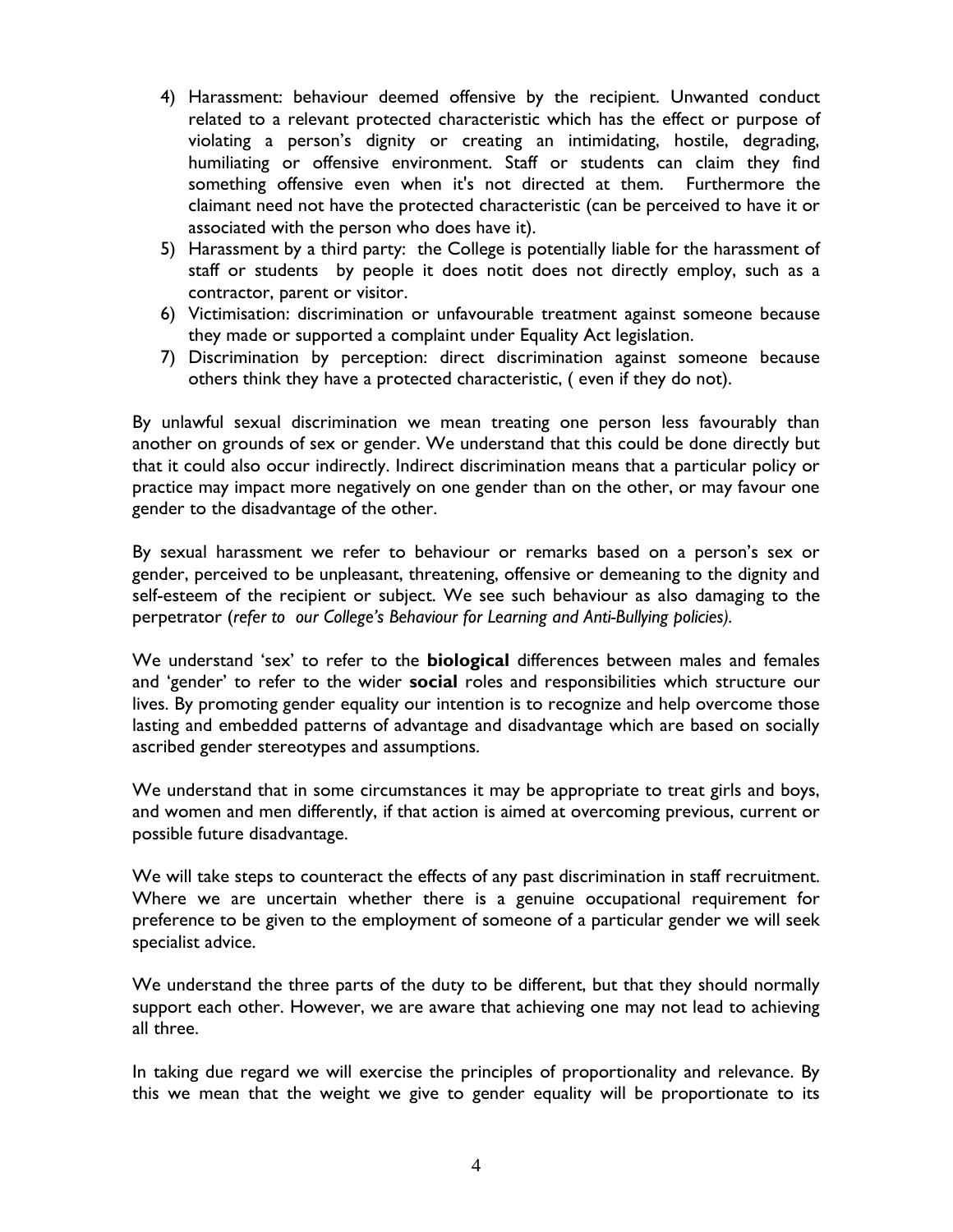relevance to a particular function. The greater the relevance of a function to gender equality, the greater regard we will pay to it.

# **The Specific Duties**

We welcome the responsibility to think and act more strategically about gender equality. To meet the specific duties, and guided by the Code of Practice prepared by the Equal Opportunities Commission, we have prepared, published and implemented, and will maintain, a Gender Equality Action Plan which contains our current objectives. This is attached to and forms an essential part of this Policy, please see Annex A

We are working to develop our understanding of the major gender equality issues in our College's functions and services. In order to do this we:

- Collect and analyse College data and other gender equality relevant information, including data about our local area. Continue to use this data proactively and strategically to narrow the gap in performance between subgroups.
- Consult all staff, students, parents and relevant local communities.
- Review all our College policies and practices to assess the ways in which they might impact on gender equality.
- Ensure Trustees, staff, students, parents and others in our College are accountable and understand their responsibilities with regard to preventing discrimination and harassment and promoting gender equality.
- Ensure Trustees, Staff, Students Parents and others in our College are comfortable in reporting unacceptable behavior, actions etc where necessary.
- Assess and address the causes of any gender pay gap.
- Publish and implement the Action Plan with our proposed objectives and actions.

We will:

- Set out the results of reviews, consultations and impact assessments.
- Report on progress annually and set further objectives where necessary.
- Review and revise the Policy and Action Plan at least every three years.

#### **Responsibilities**

All trustees, staff, volunteers, students and their families need to develop an appropriate understanding of, and act in accordance with, the College's Equality Policy for those with Protected Characteristics and Action Plan. In addition:

**The trustees** are responsible for ensuring that the College prepares, publishes, implements, reports on and reviews the Equality Policy for those with Protected Characteristics and Action Plan (including budget requirements), and in particular the employment implications of meeting the Equality Equality Duty.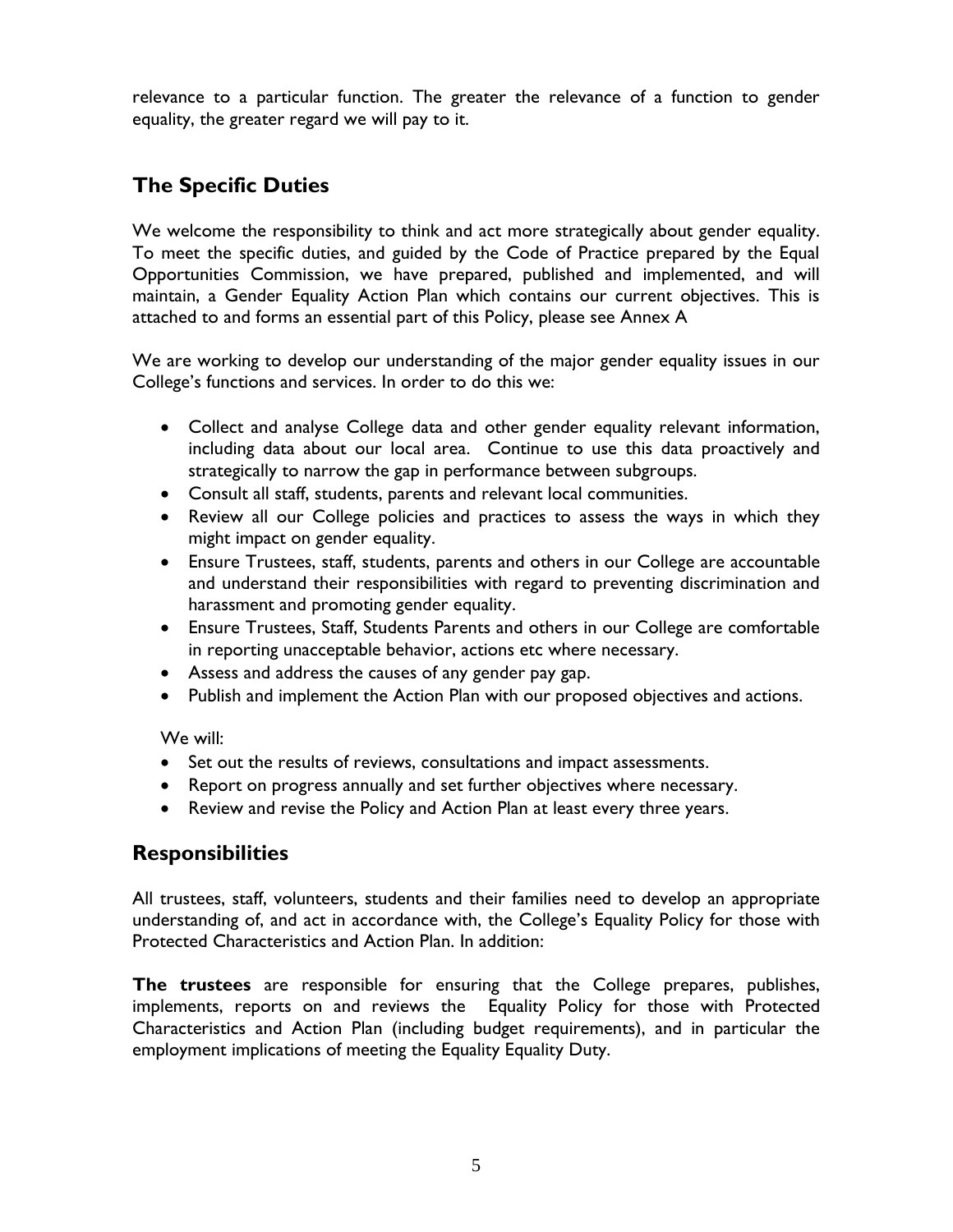#### **The Principal works with the LT** to ensure that –

- The Policy and Action Plan are implemented.
- Staff recruitment, training opportunities and conditions promote gender equality.
- All staff, students and their parents are consulted regarding, and are aware of the College's responsibilities to meet the Equality Duty.
- Existing and planned policies are assessed for the ways in which they impact on equality.
- Curriculum planning, learning and teaching methods, classroom organisation and assessment procedures, behaviour management, College journeys and extended College activities take account of the need to promote gender equality.
- Incidents of sexual/gender bullying or harassment are dealt with according to our Behaviour for Learning and Anti-Bullying policies.
- Visitors to the College, or those who use the premises, are aware of the Equality Policy and Action Plan.

**All staff** have a responsibility to deal with incidents of harassment or bullying; help eliminate unlawful discrimination; prepare and/or help deliver a curriculum, learning and teaching methods, classroom organisation and assessment procedures, behaviour management, College journeys and extended College activities (including work with parents) that take account of the need to eliminate unlawful discrimination and harassment and promote gender equality.

**Students and parents** have a proportionate responsibility to understand and act in accordance with the Policy, as do **visitors** to the College.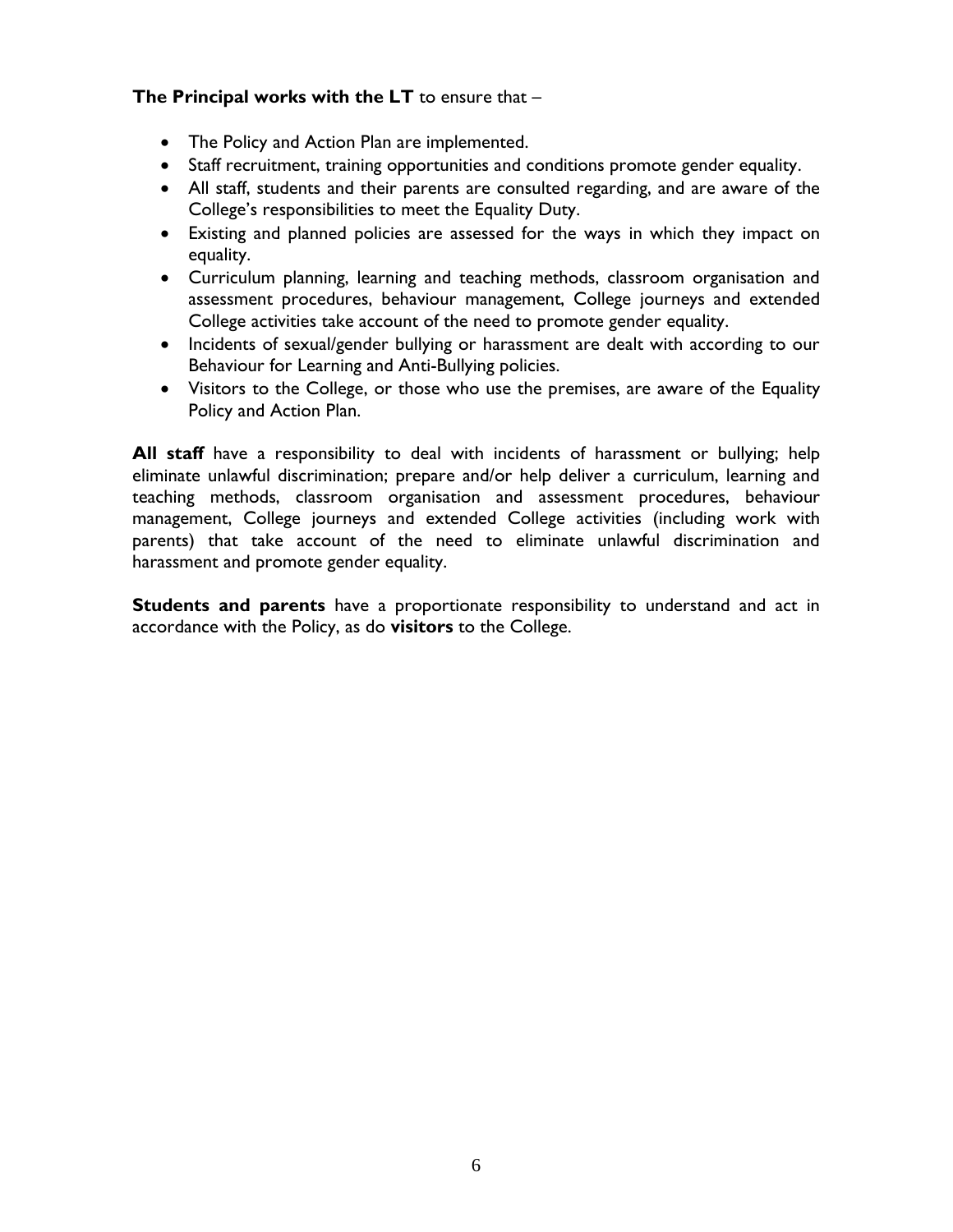## **Use of Social Media**

The College will consider action against trustees, staff, volunteers, students and their families writing disparaging or abusive comments, or publishing inappropriate images, about the College, its staff, volunteers, trustees, students or their families, on social media sites e.g. Twitter, Facebook and the like, in relation to this Policy.

These and other responsibilities are outlined in detail in our Equality Policy and Action Plan which is attached to and forms part of this Policy ( see annex A)

We believe that, even having the Equal Pay Act of 1970 and the Sex Discrimination Act of 1975, there is still widespread discrimination and gender inequality in society. We believe that having this Gender Equality Policy and Action Plan will:

- support us in our decision-making and policy development.
- give us a clearer understanding of the needs of staff, students and their families.
- enable us to provide better quality services which meet varied needs.
- help us target our resources more effectively.
- help promote increased confidence in our College.
- make more effective use of our workforce.

We recognise that both sexes can suffer from sexual stereotyping and that sometimes the same policies and practices can impact differently on men and women and boys and girls. We will make appropriate adjustments if this is found to be the case with any of our policies and practices.

We also recognise that girls and boys, and women and men, can experience different forms of discrimination depending on, among other things, their ethnicity, belief, sexual orientation, age or disability and we will take this complexity into consideration.

In these ways we will strive to improve the situation for, and the relationships between, men and women and boys and girls within our College and wider community.

#### **Single Sex Provision**

Where we provide for one sex only, this is to help meet the different needs of boys and girls (men and women), needs often arising out of historical and current stereotyping and unjust gender discrimination, or where there is an issue of physical intimacy or embarrassment to be considered. We do not provide activities, classes, facilities, benefits or services for one sex only if this would amount to less favourable treatment of the other sex, or where it would promote gender stereotyping and gender inequality.

We do not deny one sex gives the same opportunities as the other and where we provide for one sex only we ensure there are equivalent and proportionate facilities, benefits or services for the other sex. We do not offer different curriculum choices to boys and girls,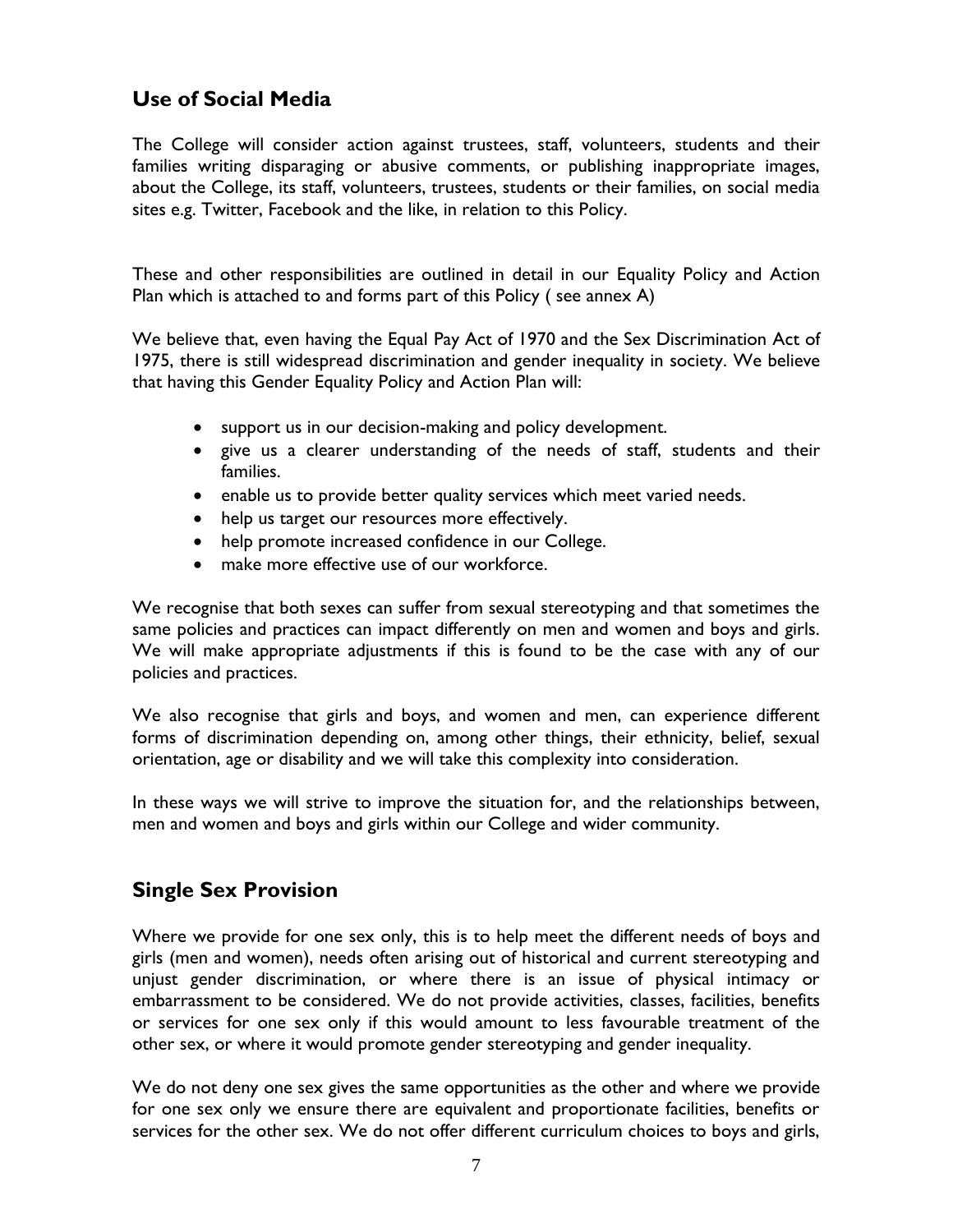and where there are curriculum options we ensure that these are not offered in such a way that boys and girls are steered into making choices based on gender stereotypes.

If requests for additional single sex activities, facilities or provision which appear to maintain or promote gender inequalities come from students, families or the community, these will be considered and legal advice sought.

# **Breaches of the Equality Policy for those with Protected Characteristics**

We understand that eliminating gender discrimination and harassment and promoting gender equality is in part an education function and a matter of cultural change. Where possible, breaches of the Policy will be dealt with in a manner appropriate to the level of the breach, and with the intention of bringing about the relevant changes. More serious breaches of this Policy will be dealt with in accordance with our school's anti-bullying and harassment procedures, and the disciplinary procedures for staff.

Where safeguarding issues based on sex and gender come to the attention of the College these will be dealt with according to our child protection procedures.

#### **Consultation; publishing; staff, students and parent development**

This Policy has been drawn up in consultation with trustees, staff, students and parents. These consultations have contributed to developing the awareness among trustees, staff, students and parents of the ongoing need to eliminate unlawful sexual discrimination and harassment and to promote gender equality.

Copies of this Policy are available on our SLG.

M Corrigan (VicePrincipal)